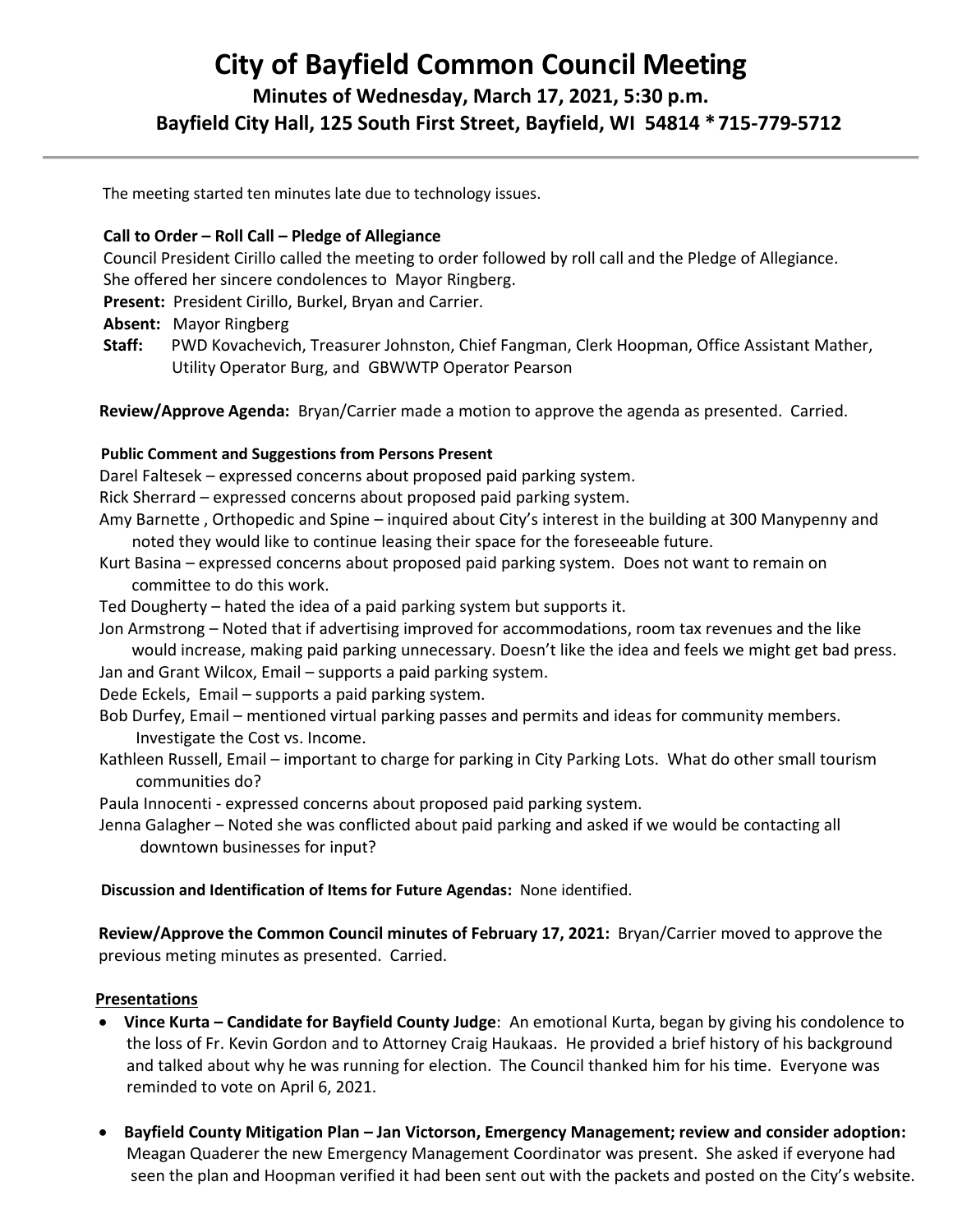It was noted that Tom Kovachevich, PWD and Fire Chief has participated in the process for many years, and it is a fluid document that is reviewed and amended as needed. The City is the last to review and approve.

#### **Agenda**

- **1. Resolution #583 – Adoption of the Bayfield County Multi-Jurisdictional Hazard Mitigation Plan**: Bryan/Carrier made a motion to adopt Resolution #583 as presented. Passed by roll call vote as follows: Bryan, Carrier and Cirillo – yes. Burkel had technical issues and did not vote. Motion carried.
- **2. Resolution #584 – 2021 Budget Amendment #2:** Carrier/Bryan moved to approve budget Resolution #584 as presented. Discussion. Passed by roll call vote as follows: Burkel, Carrier, Cirillo and Bryan – yes.
- **3. Proclamations: American Red Cross Month – March 2021, Fair Housing Month – April 2021, Celebrating Arbor Day – April 30, 2021**: Bryan/Carrier motioned to approve the Mayor's signature on the three proclamation as presented. Carried, all ayes.
- **4. 2021-2025 General Administration - Courthouse Lease:** Cirillo/Burkel made a motion to place the lease information on file. Hoopman explained we are close to finalizing a five-year lease with GSA. Carried.
- **5. Premier Resort Tax Reports 2007-2021:** Informational. Appears the City has been lagging in revenues since 2017.
- **6. Sidewalk Sales Requests, April 17, 2021**
	- Brownstone Centre/Sweet Sailing, 120 & 121 Rittenhouse Avenue
	- Howl Downtown, 100 Rittenhouse Avenue
	- Keeper of the Light, 19 Front Street
	- Kelly & Crew, 104 Rittenhouse Avenue

A motion was made by Burkel/Carrier to approve the sidewalk sale permits as requested. The business owners were thanked for their initiative. Carried, all ayes.

- **7. 2021 Apple Festival Request – Bayfield Chamber and Visitor Bureau:** Bryan/Carrier made a motion to approve the 2021 Apple Festival Request from the Chamber and Visitor Bureau. Carried, all ayes.
- **8. Request from Parking Committee for City Council to provide a statement of purpose to help them move forward:** Councilor Carrier gave a presentation about "Parking in Bayfield" which included seven slides that showed the cyclical pattern among the City, tourism, and businesses. He noted reasons to pursue paid parking and the potential revenue stream it could provide. He provided an alternate motion for consideration.

Recognizing the concerns that have been shared by our community members and considering the reductions in State aid and legal restrictions that prevent an increase of property taxes, Carrier/Cirillo moved to direct the Parking Committee to create a Comprehensive Parking Management Plan that can be adopted and fully implemented by June 1st of 2022 that better manages existing parking assets, assesses current parking demand, forecasts future parking needs, and develops a first-rate seasonal Commercial District paid parking system that keeps up with existing businesses, projects underway, and future development; while balancing business, residential, visitor, and commuter parking needs to generate revenue for the support of parking infrastructure, downtown improvements and other important City initiatives. Discussion. It was hoped further discussion could ensue with the full Board and Mayor at a possible special meeting. This motion does not mean paid parking is being approved for a portion or the entire downtown district. Passed by roll call vote as follows: Carrier, Cirillo, Bryan and Burkel – yes.

#### **9. Consider the purchase of 300 Manypenny Avenue, Bayfield, WI for use as a City Hall**

The Council was provided with some information on the Bayfield City Hall and on the building for sale at 300 Manypenny Avenue, Bayfield, WI 54814. There was some discussion about the best steps to take. Bryan requested the Council go into closed session briefly to discuss further. They asked for this item to be included in a special meeting for further discussion among the full board.